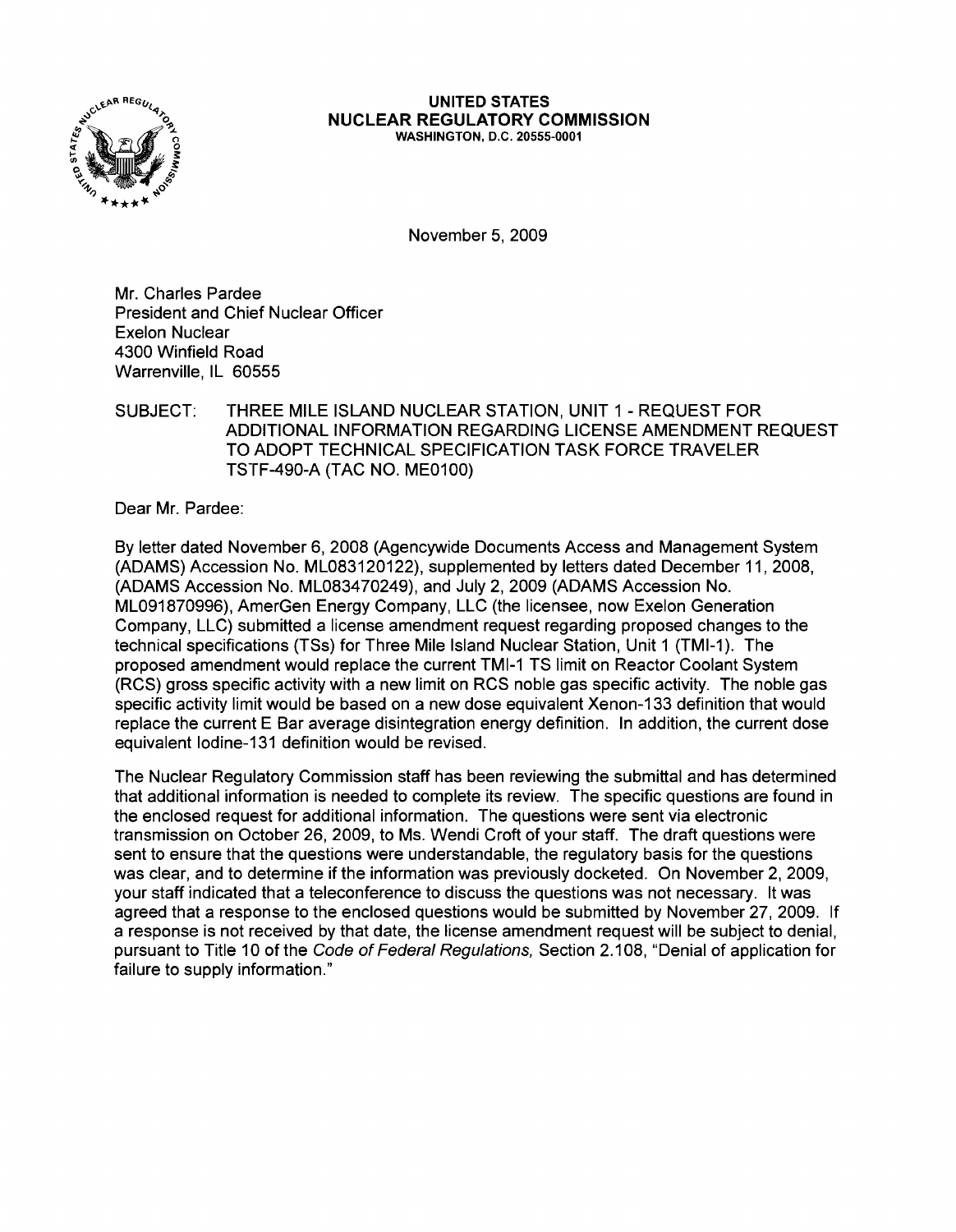Please contact me at 301-415-2833, if you have any questions.

sincerely,<br>Fititlewiford

Peter Bamford, Project Manager Plant Licensing Branch 1-2 Division of Operating Reactor Licensing Office of Nuclear Reactor Regulation

Docket No. 50-289

Enclosure: As stated

cc: Distribution via Listserv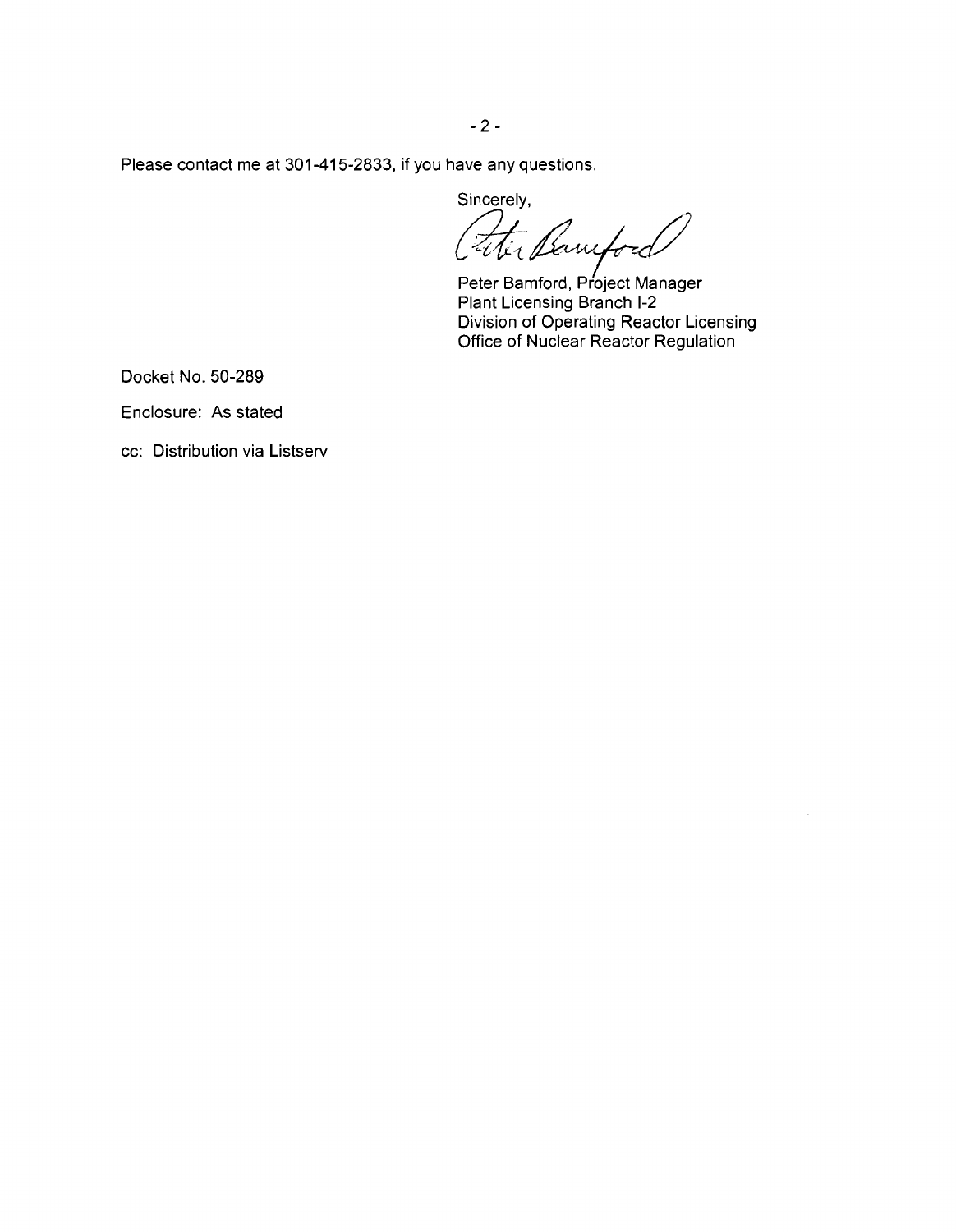

**UNITED STATES NUCLEAR REGULATORY COMMISSION** WASHINGTON, D.C. 20555-0001

# REQUEST FOR ADDITIONAL INFORMATION

# THREE MILE ISLAND, UNIT 1

# LICENSE AMENDMENT REQUEST TO ADOPT TSTF-490-A,

#### DELETION OF E BAR DEFINITION AND REVISION TO REACTOR COOLANT

## SYSTEM SPECIFIC ACTIVITY TECHNICAL SPECIFICATON

## DOCKET NO. 50-289

By letter dated November 6, 2008, (Agencywide Documents Access and Management System (ADAMS) Accession No. ML083120122), supplemented by letters dated December 11, 2008, (ADAMS Accession No. ML083470249), and July 2, 2009 (ADAMS Accession No. ML091870996), AmerGen Energy Company, LLC (the licensee, now Exelon Generation Company, LLC) submitted a license amendment request (LAR) regarding proposed changes to the technical specifications (TSs) for Three Mile Island, Unit 1 (TMI-1). The proposed amendment would replace the current TMI-1 TS limit on Reactor Coolant System (RCS) gross specific activity with a new limit on RCS noble gas specific activity. The noble gas specific activity limit would be based on a new dose equivalent Xenon-133 (DEX) definition that would replace the current E Bar average disintegration energy definition. In addition, the current dose equivalent lodine-131 (DEI) definition would be revised. The licensee states in the application that the changes are consistent with Technical Specification Task Force (TSTF) change traveler TSTF-490-A, Revision 0, "Deletion of E Bar Definition and Revision to Reactor Coolant System Specific Activity Technical Specification Using the Consolidated Line Item Improvement Process." The Nuclear Regulatory Commission (NRC) staff has been reviewing the submittal and has determined that additional information is needed to complete its review.

In the subject LAR, the licensee proposed TS changes to revise Limiting Condition for Operation (LCO) 3.1.4, "Reactor Coolant System (RCS) Activity," APPLICABILITY requirements and Table 4.1-3, "Minimum Sampling Frequency." The APPLICABILITY requirements are changed to "At all times except REFUELING SHUTDOWN and COLD SHUTDOWN." The proposed change also modifies Item 1.a in Table 4.1-3 to require this surveillance only during POWER OPERATION, even though the APPLICABILITY covers other lower modes. This eliminates the HOT STANDBY, START-UP and HOT SHUTDOWN modes for normal DEX sampling. Similarly, for DEI, Item 1.b.ii is modified to only require sampling during POWER OPERATION, eliminating the START-UP and HOT STANDBY modes. The DEI sampling change is not evaluated by TSTF-490-A, nor is it evaluated in the LAR, beyond a comparison with NUREG-1430 "Standard Technical Specifications Babcock and Wilcox Plants."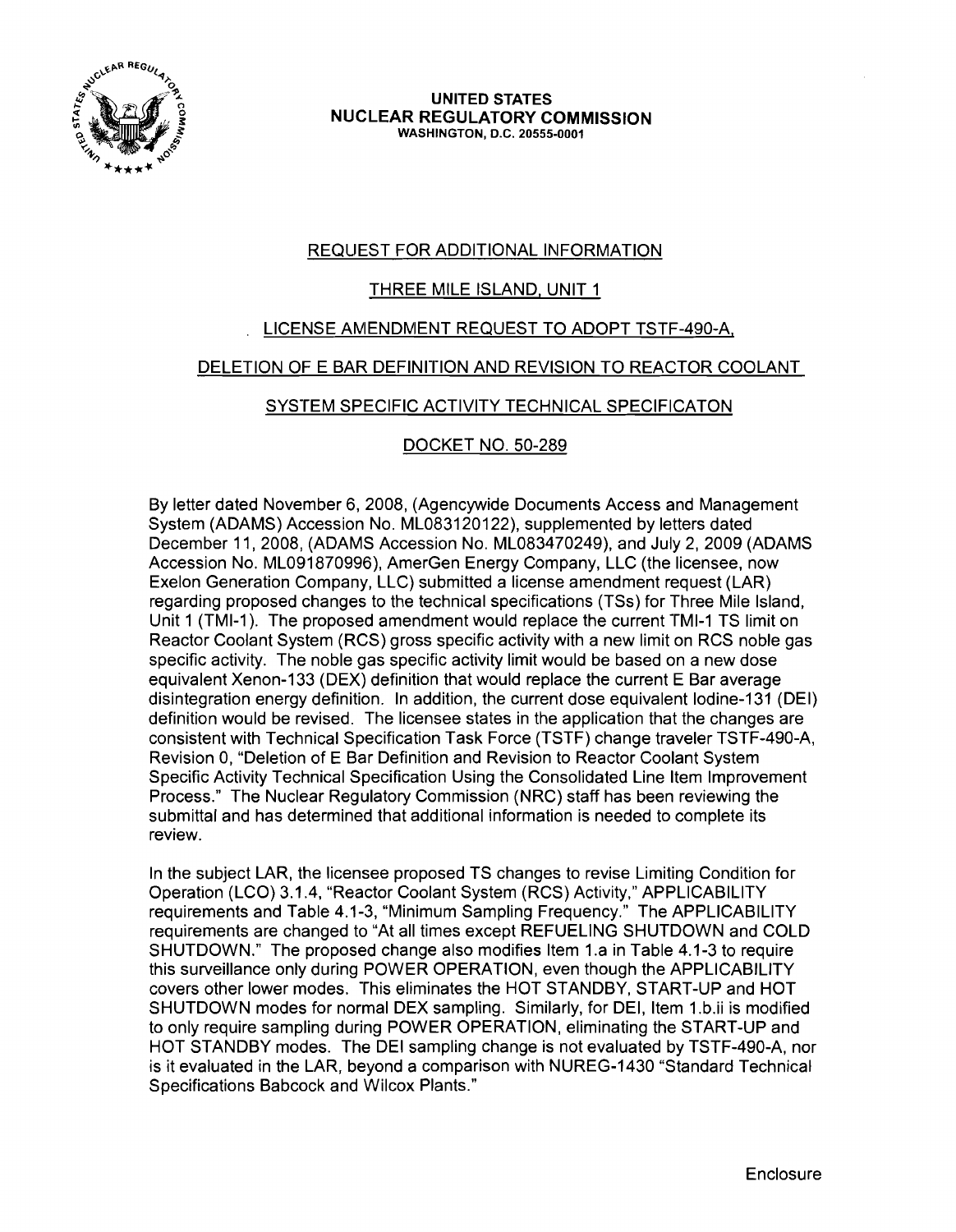The NRC staff has a concern about the proposed changes described above. The proposed changes revise conditions for sampling and may exclude sampling during the plant conditions where LCO 3.1.4 may be exceeded. After transient conditions (i.e. reactor trip, plant depressurization, shutdown or startup) that end in plant conditions other than POWER OPERATION, sampling is not required to be performed. Radioisotopic spiking and (potentially) fuel failures are more likely to occur because of the transient plant conditions (i.e. reactor trip, plant depressurization, shutdown or startup), than at steady state operations. Currently the TMI-1 TSs provide a method for DEI sampling after transients and power changes that change RATED THERMAL POWER more than 15%.

Because LCO 3.1.4 could potentially be exceeded after a plant transient or power change, please justify why sampling for DEX and DEI is no longer needed in the plant conditions or modes that are proposed to be eliminated and justify how the LCO remains consistent with the design bases analysis from which the LCO limits are derived (i.e. main steamline break, steam generator tube rupture etc.). Furthermore, please justify why there is an apparent disparity between the modes of applicability (At all times except REFUELING SHUTDOWN and COLD SHUTDOWN) and the limited mode (POWER OPERATION) under which the surveillances are required.